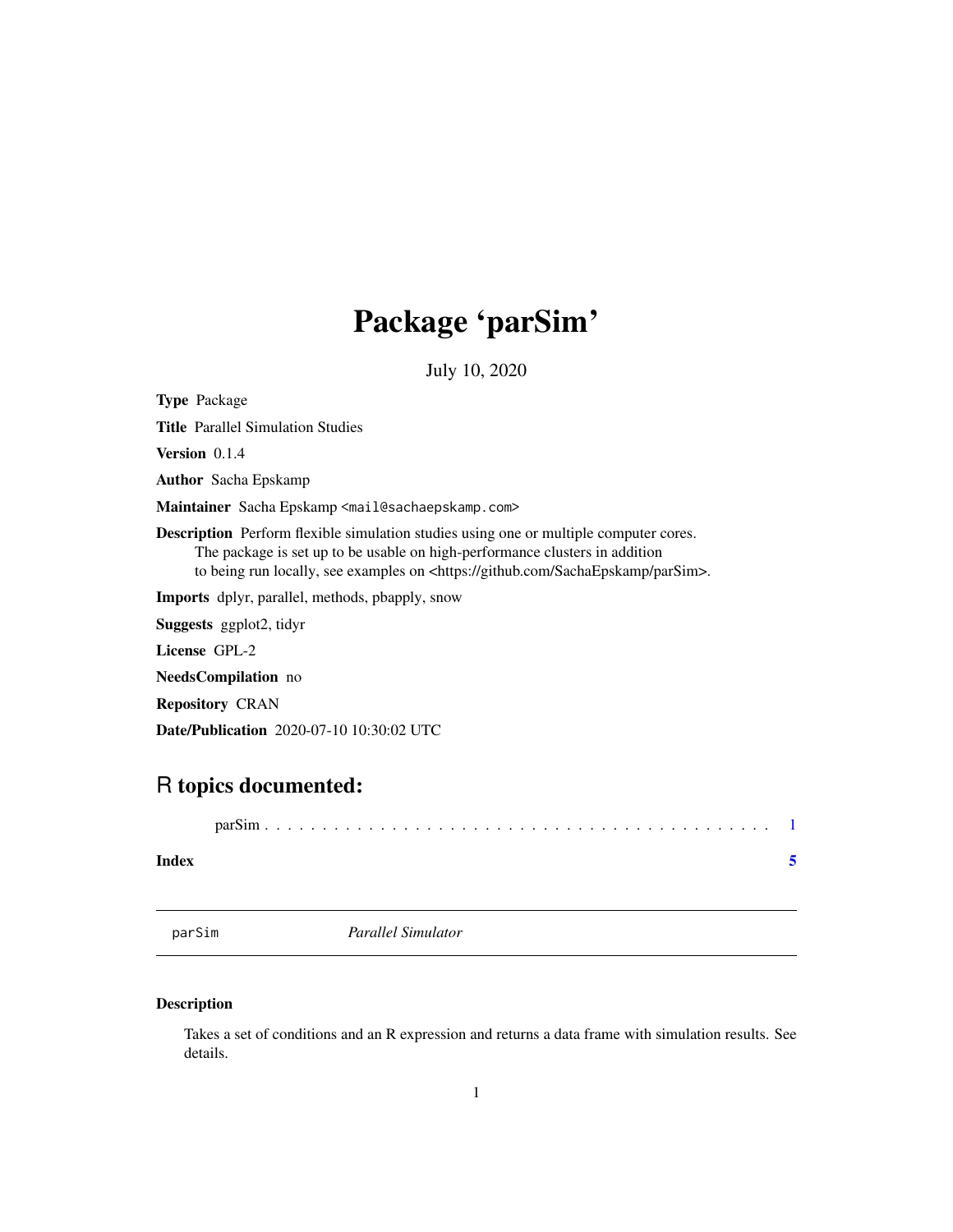#### Usage

```
parSim(..., expression, reps = 1, write = FALSE, name, nCores
                   = 1, export, exclude, debug = FALSE, progressbar =
                   TRUE)
```
#### Arguments

|             | Vectors indicating any number of conditions. For example, if you want to<br>vary sample size between $N = 100$ , 250, and 1000, and a regression slope be-<br>tween beta = $0, 0.5$ , and 1, you can assign as first two arguments sample Size =<br>$c(100, 250, 1000)$ , beta = $c(0, 0.5, 1)$ . |
|-------------|---------------------------------------------------------------------------------------------------------------------------------------------------------------------------------------------------------------------------------------------------------------------------------------------------|
| expression  | An R expression that uses the conditions as object names. For example, if the<br>conditions sampleSize = $c(100, 250, 1000)$ is used, then in the R expression<br>you can use the object sampleSize, which may be 100, 250 or 1000 depending<br>on the simulation condition.                      |
| reps        | Number of times each condition has to be replicated.                                                                                                                                                                                                                                              |
| write       | Logical, should the results be written to a file instead of returned as a dataframe?                                                                                                                                                                                                              |
| name        | Name of the file if $write = TRUE$                                                                                                                                                                                                                                                                |
| nCores      | Number of cores to use. NOTE: Only setting nCores to 1 allows you to see a<br>progress bar and to use browser () in the R expression for debugging.                                                                                                                                               |
| export      | A character string of objects to be exported. Only needed if $n{\text{Cores}} > 1$ .                                                                                                                                                                                                              |
| exclude     | A list with logical calls to exclude cases. Written as formula.                                                                                                                                                                                                                                   |
| debug       | Allows for some debugging controls and output. Not recommended.                                                                                                                                                                                                                                   |
| progressbar | Logical: should a progress bar be shown. Setting this to FALSE will make simu-<br>lations much faster!                                                                                                                                                                                            |

#### Details

The R expression should use object names assigned as conditions, and should return a list with single values, or a data frame. If you want to output more than one row of results per condition, you may return a data frame with multiple rows. When using multiple cores, note that all packages should be loaded in the R expression, all objects needed should be exported using the export object, and you will not see a progress bar.

#### Value

A data frame with every simulation as a row.

#### Author(s)

Sacha Epskamp <mail@sachaepskamp.com>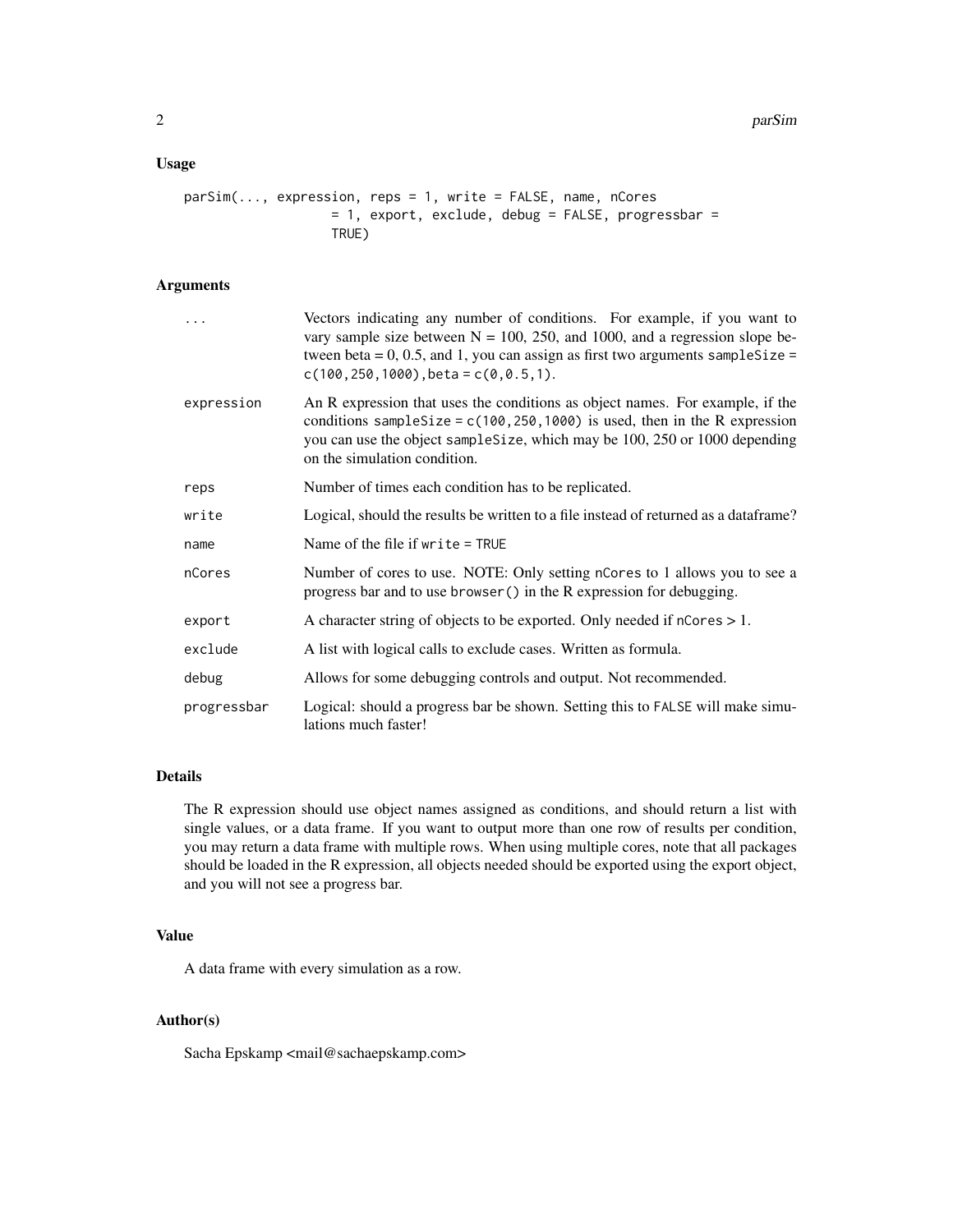#### parSim 3

#### Examples

```
# Some function we might use:
bias \leftarrow function(x,y){abs(x-y)}
# Run the simulation:
Results <- parSim(
  # Any number of conditions:
  sampleSize = c(50, 100, 250),
  beta = c(0, 0.5, 1),signa = c(0.25, 0.5, 1),# Number of repititions?
  reps = 25, # more is better!
  # Parallel?
  nCores = 1.
  # Write to file?
  write = FALSE,
  # Export objects (only needed when nCores > 1):
  export = c("bias"),
  # R expression:
  expression = {
    # Load all R packages in the expression if needed
    # library(...)
    # Want to debug? Enter browser() and run the function. Only works with nCores = 1!
    # browser()
    # Enter whatever codes you want. I can use the conditions as objects.
   X <- rnorm(sampleSize)
   Y \leftarrow beta * X + rnorm(sampleSize, sigma)
    fit \leftarrow lm(Y \sim X)
   betaEst <- coef(fit)[2]
   Rsquared <- summary(fit)$r.squared
    # Make a data frame with one row to return results (multple rows is
    # also possible but not reccomended):
    data.frame(
     betaEst = betaEst,
     bias = bias(beta,betaEst),
      Rsquared = Rsquared
   )
 }
)
# Analyze the results:
library("ggplot2")
library("tidyr")
```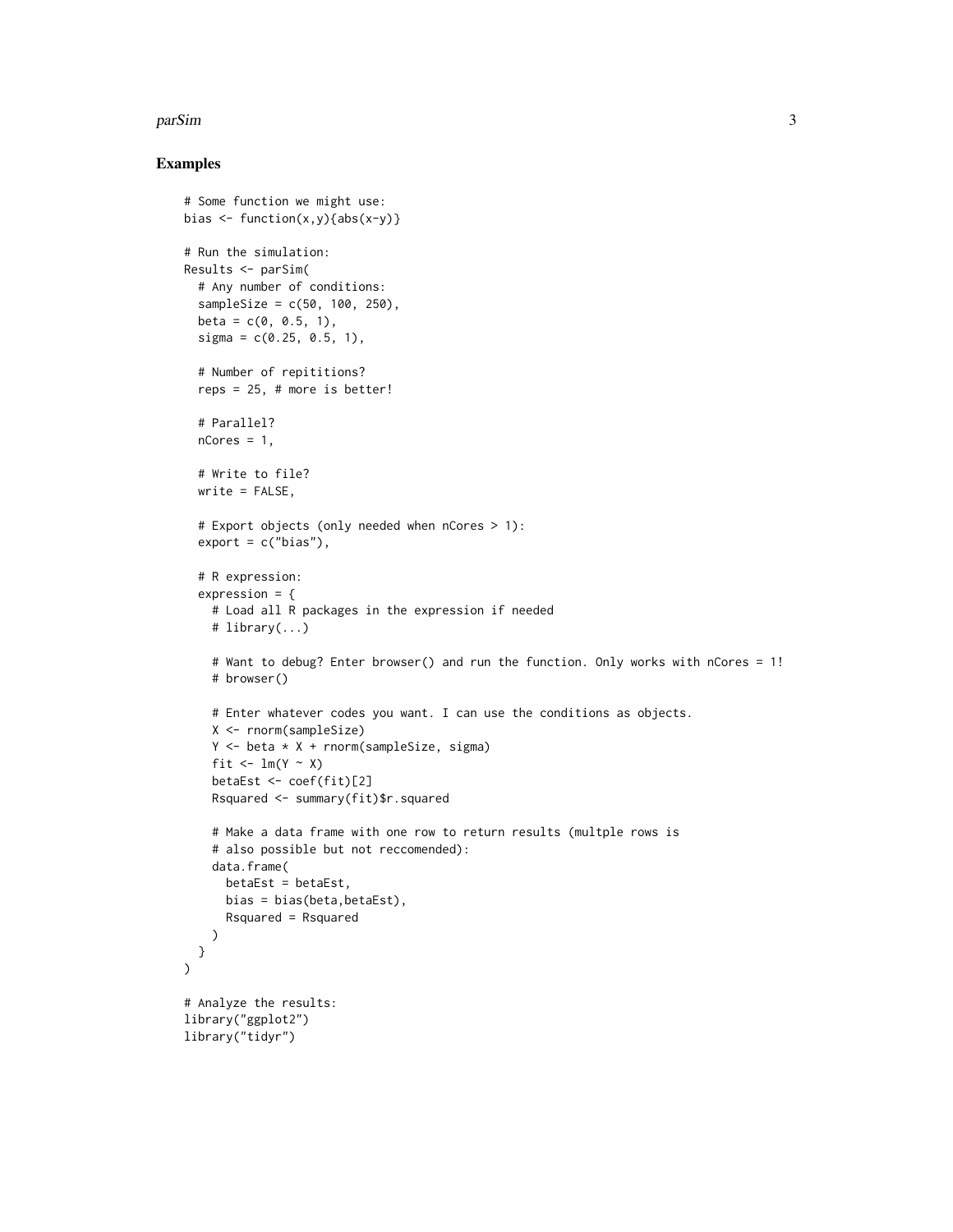```
# We want to plot bias and R-squared. Let's first make it long format:
Long <- gather(Results,metric,value,bias:Rsquared)
# Make factors with nice labels:
Long$sigmaFac <- factor(Long$sigma,levels = c(0.25,0.5,1),
    labels = c("Sigma: 0.025", "Sigma: 0.5", "Sigma: 1"))
# Now let's plot:
g \leftarrow ggplot(Long, aes(x = factor(sampleSize), y = value, fill = factor(beta))) +facet_grid(metric ~ sigmaFac, scales = "free") +
  geom_boxplot() +
  theme_bw() +
  xlab("Sample size") +
  ylab\binom{m}{y} +
  scale_fill_discrete("Beta")
print(g)
```